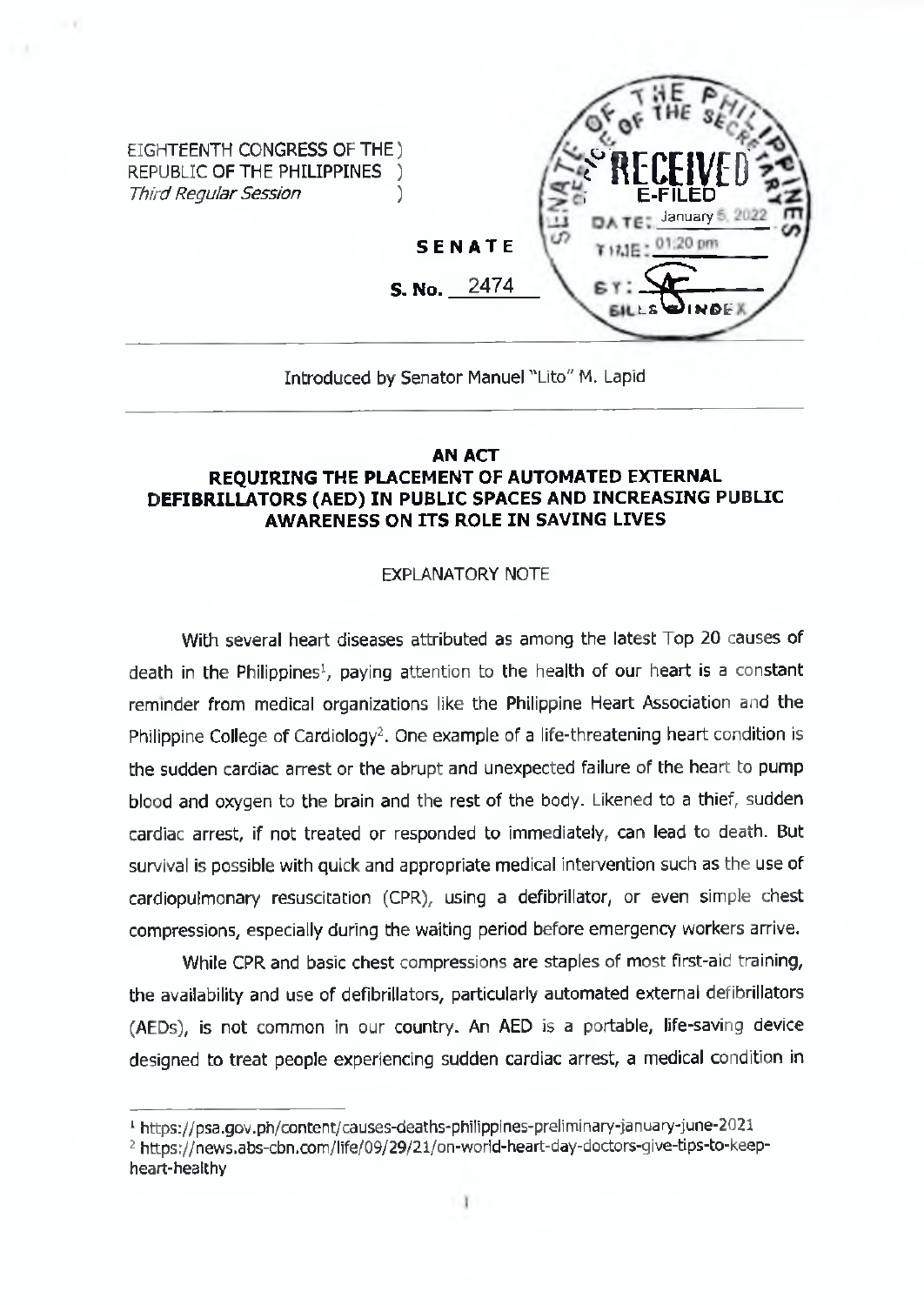which the heart suddenly and unexpectedly stops beating. The AED system includes accessories, such as a battery and pad electrodes, that are necessary for the AED to detect and interpret an electrocardiogram and deliver an electrical shock. In the United States where community access to AEDs is already legislated<sup>3</sup>, the US Food and Drug Administration (US FDA) declared that "the combination of CPR and early defibrillation is effective in saving lives when used in the first few minutes following collapse from sudden cardiac arrest"4.

This proposed measure aims to mandate the placement of AED units in public spaces, i.e. in government buildings like offices, courts, schools, public parks, markets, airports, seaports, train station, other transports terminals, etc. and in private places like hotels, resorts, casinos, malls, condominiums, sports venues, factories, and similar places. The bill also provides guidelines such as FDA approval and periodic inspection of AED units, strategic placement and number of AED units, safety and security measures against weather, theft, tampering, and unauthorized use, among others. Furthermore, prior to placement, a training program for emergency responders and first-aid teams shall be administered by the Department of Health (DOH) on the proper use and maintenance of these devices, including CPR. Public awareness campaigns on the installation of AED units and their importance in savings lives will also be undertaken.

Indeed, making AEDs available for use in times of sudden cardiac arrests will increase the chances of survival of the people afflicted by this dreaded condition. By revitalizing their hearts, we are giving them a new lease on life.

In view of this, early passage of this bill is sought.

**" LITO" M. LAPID** *Senator*

<sup>&</sup>lt;sup>3</sup> Community Access to Emergency Defibrillation Act of 2002. Available at:

<https://www.govinfo.gov/content/pkg/PLAW-107publl88/html/PLAW-107publl88.htm> <sup>4</sup> <https://www.fda.gov/medical-devices/cardiovascular-devices/automated-extemal->

defibriilators-aeds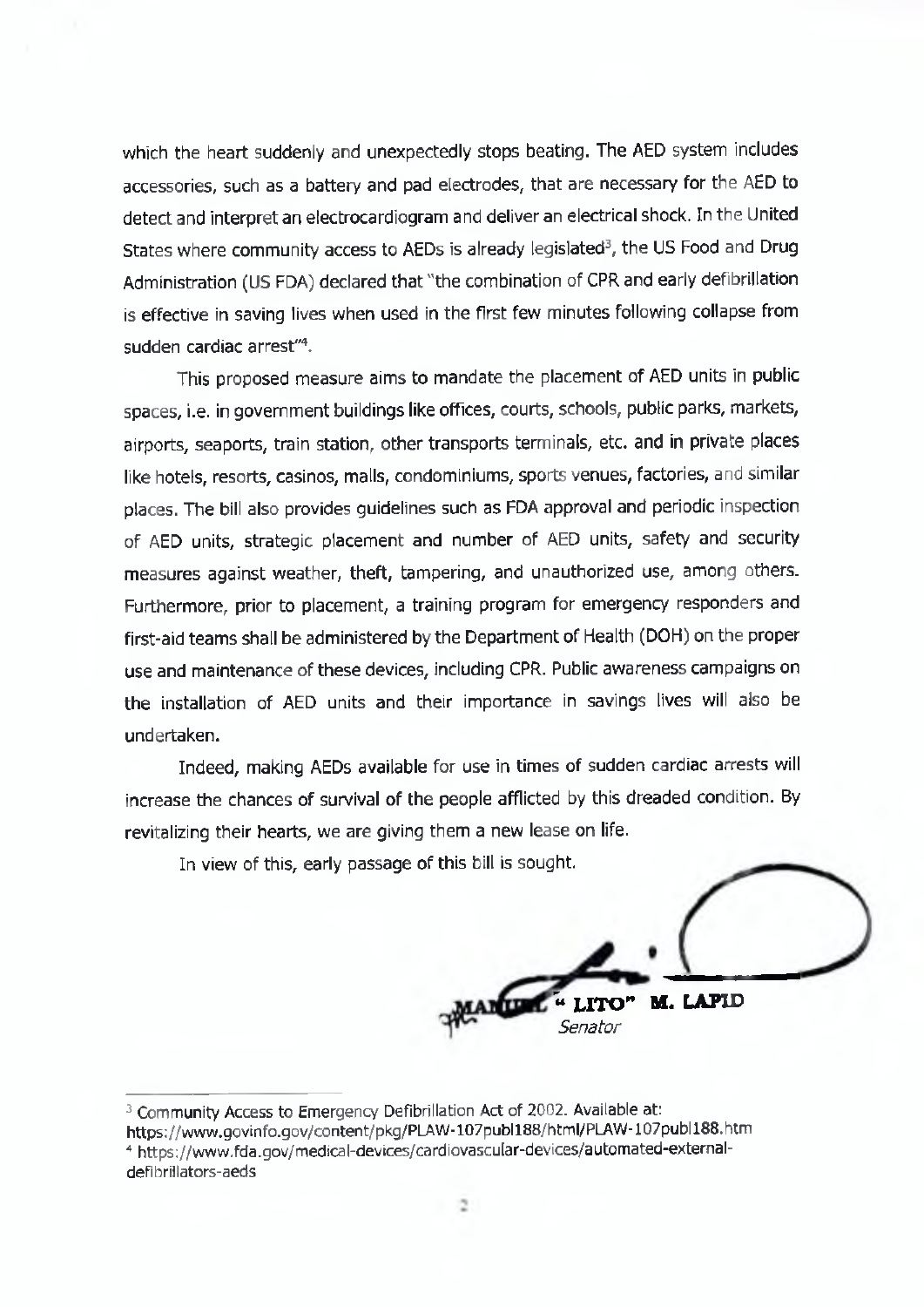

Introduced by Senator Manuel "LIto" M. Lapid

## **AN ACT REQUIRING THE PLACEMENT OF AUTOMATED EXTERNAL DEFIBRILLATORS (AED) IN PUBLIC SPACES AND INCREASING PUBUC AWARENESS ON ITS ROLE IN SAVING LIVES**

*Be itenactedby theSenate and the House ofRepresentatives ofthePhilippines in Congress assembled:*

1 2 3 4 **5** 6 7 S **9 10 n 12** 13 14 **Section 1.** *Short Title. -* This Act shall be known as "Automated External Defibrillators (AED) in Public Spaces Act." Section 2. *Declaration of Policy*. - It is the declared policy of the State to protect and promote the right to health of the people and instill health consciousness among the citizenry. Towards this end, the government shall ensure that life-saving devices and equipment are readily accessible to the public and that adequate personnel are trained in their use and operation. **Section 3.** *Definition of Terms.* - As used in this Act, the following terms shall mean: a) *Automated External Defibrillator (AED)* refers to a portable, life-saving device designed to treat people experiencing sudden cardiac arrest, a medical condition in which the heart suddenly and unexpectedly stops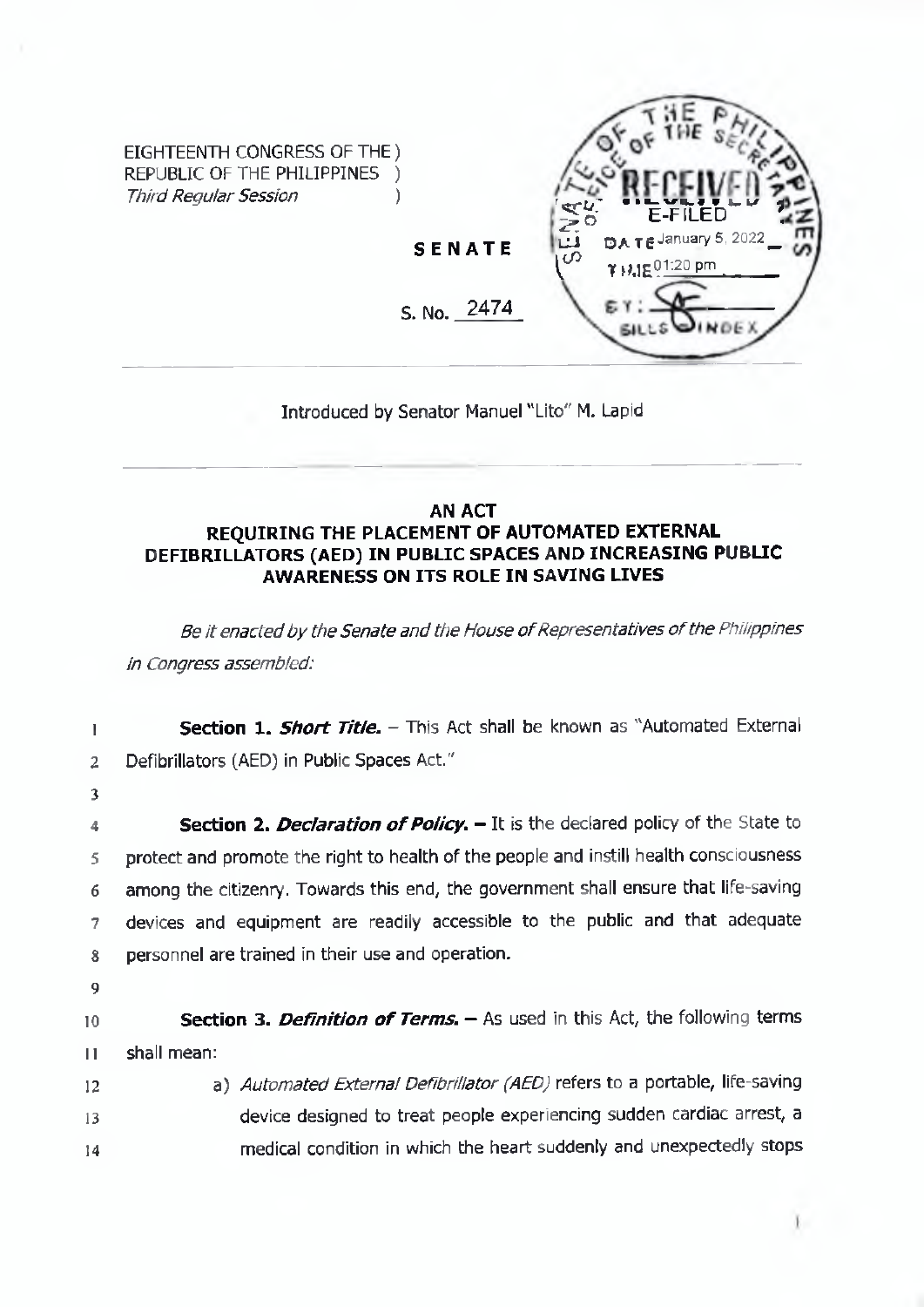| 1               | beating. The AED system includes accessories, such as a battery and                   |
|-----------------|---------------------------------------------------------------------------------------|
| 2               | pad electrodes, that are necessary for the AED to detect and interpret                |
| 3               | an electrocardiogram and deliver an electrical shock;                                 |
| 4               | b) Government building refers to a building or a portion of a building                |
| 5               | owned, leased, or otherwise used by the government of the Republic of                 |
| 6               | the Philippines, its agencies, instrumentalities, and local government                |
| 7               | units; and                                                                            |
| 8               | c) Private places refer to privately-owned establishments, businesses and             |
| 9               | premises;                                                                             |
| 10              |                                                                                       |
| П               | Section 4. AED Placement. - (A) All government buildings, including but not           |
| 12              | limited to offices, courts, schools, public parks, markets, airports, seaports, train |
| 13              | stations, and other transport terminals, shall be required to place AEDs in their     |
| 14              | premises, subject to the following guidelines:                                        |
| 15              | a) The AEDs to be provided shall be approved and periodically inspected               |
| 16              | by the Food and Drug Administration (FDA);                                            |
| 17              | b) The placement shall come with visible signs or labels, and shall be                |
| 18              | selected to afford accessibility and reasonable response times in case of             |
| 19              | emergencies;                                                                          |
| 20              | c) The number of AEDs per structure, building or space shall be sufficiently          |
| 21              | in proportion to the usual volume of people occupying the same;                       |
| 22              | d) Safety and security measures shall be implemented to protect the AEDs              |
| 23              | from the elements, tampering, pilferage, theft, unauthorized use, or                  |
| 24              | other special circumstances like electricity-related hazards, extreme                 |
| 25              | temperatures, flooding, etc.; and                                                     |
| 26              | e) Such other guidelines as the Department of Health (DOH) may                        |
| 27              | subsequently impose.                                                                  |
| 28              |                                                                                       |
| 29              | (B) The placement of AEDs shall likewise be required in private places with a         |
| 30              | high volume of people, either as occupants, workers or visitors thereon, such as      |
| 31              | hotels, resorts, casinos, malls, condominiums, sports and entertainment venues,       |
| 32 <sub>2</sub> | amusement parks, factories, and similar places. The guidelines stated in subsection A |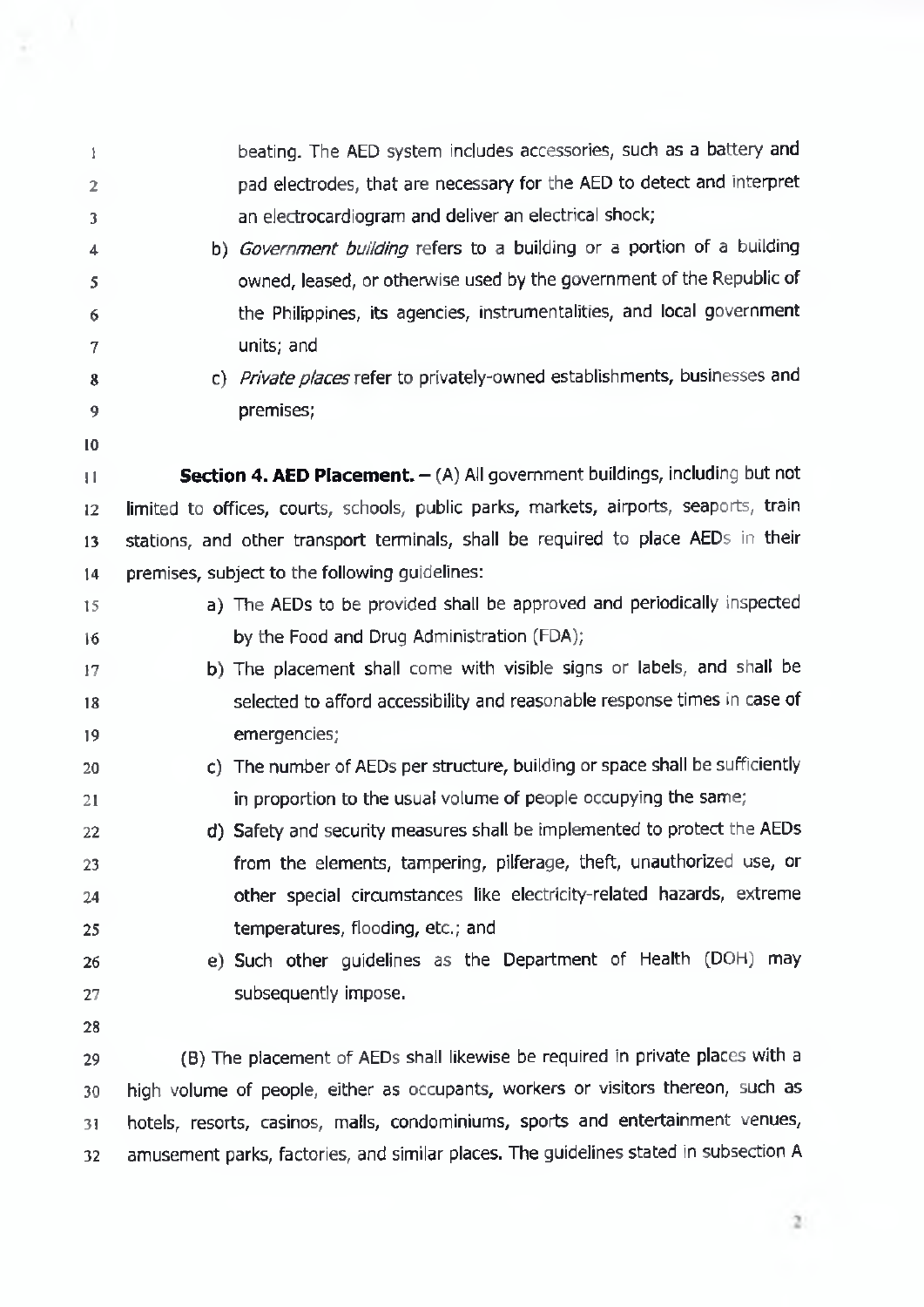above shall equally apply to these private places, along with other additional 2 requirements that the DOH may reasonably impose.

 **Section 5.** *Training. -* The DOH shall establish <sup>a</sup> training program on the proper use and maintenance of AED units, including cardiopulmonary resuscitation (CPR). Completion of such training program by the emergency response or first-aid teams or other appropriate personnel assigned in the covered institutions and establishments is a pre-requisite prior to the placement of the AED units.

 **Section 6.** *Awareness Campaign.-*Covered institutions and establishments shall provide information to all employees and personnel regarding AED units installed in the premises. The public shall also be made aware of these AED units and their locations through signage, posters, brochures, floor plans, and various media.

 The DOH shall likewise implement a public education and awareness campaign through various communication channels on the importance of AEDs in saving lives.

 **Section 7.** *Appropriations. -* The amount necessary for the implementation of this Act shall be included in the annual General Appropriations for the year following its enactment into law and thereafter.

 **Section 8.** *Implementing Rules and Regulations.* – Within sixty (60) days from the effectivity of this Act, the DOH and FDA, in coordination with other relevant government agencies, shall issue the necessary rules and regulations to implement the provisions of this Act.

 **Section 9.** *Repealing Clause.* — All laws, presidential decrees, executive orders, proclamations, rules and regulations, or any part thereof, which are inconsistent with the provisions of this Act are hereby repealed or modified accordingly.